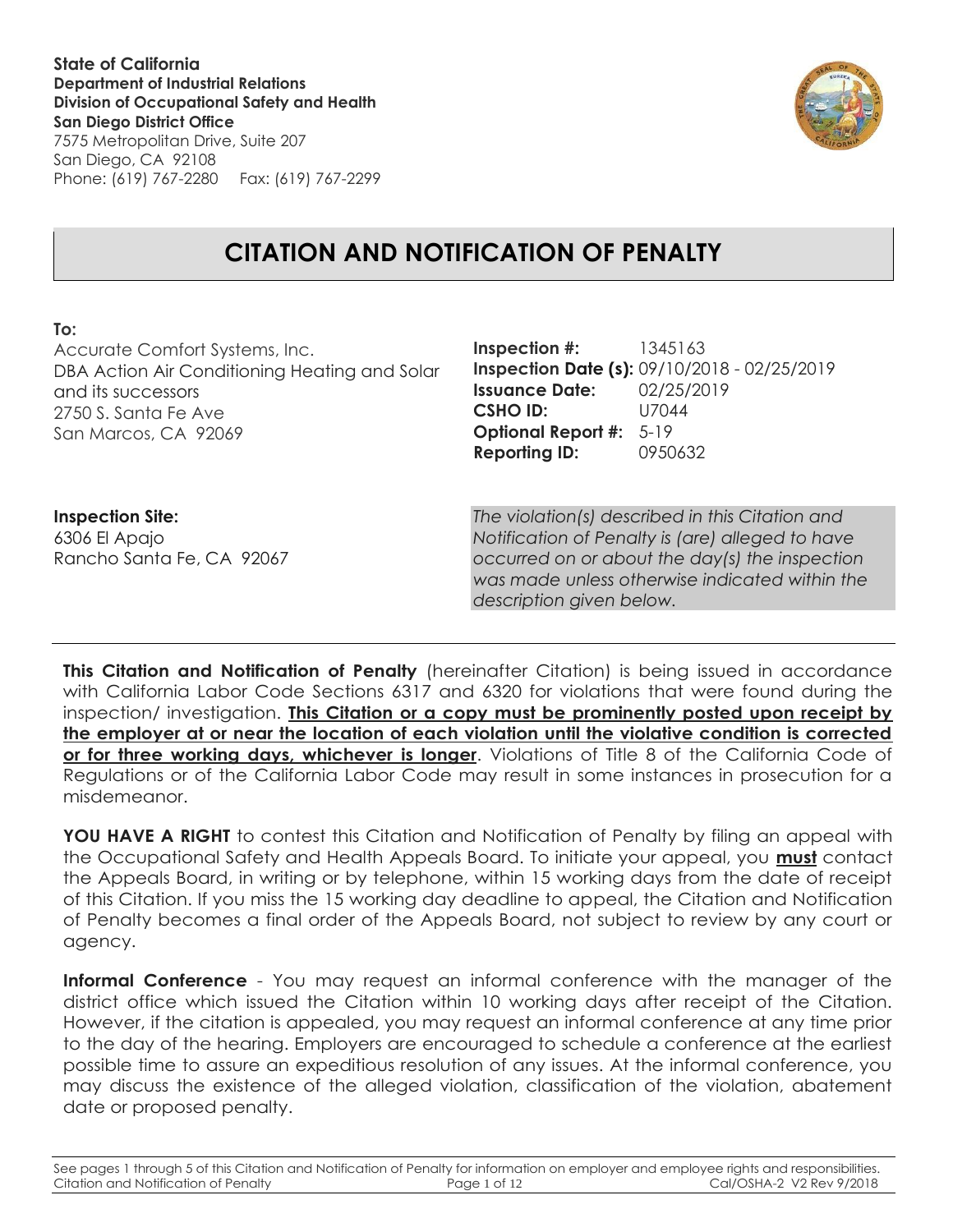Be sure to bring to the conference any and all supporting documentation of existing conditions as well as any abatement steps taken thus far. If conditions warrant, we can enter into an agreement which resolves this matter without litigation or contest.

# **APPEAL RIGHTS**

The Occupational Safety and Health Appeals Board (Appeals Board) consists of three members appointed by the Governor. The Appeals Board is a separate entity from the Division of Occupational Safety and Health (Division) and employs experienced administrative law judges to hear appeals fairly and impartially. To initiate an appeal from a Citation and Notification of Penalty, you must contact the Appeals Board in writing, or by telephone, or online via the Board's OASIS system, within 15 working days from the date of receipt of a Citation.

After you have initiated your appeal, you must then file a completed appeal form with the Appeals Board, at the address listed below, or online via the Board's OASIS system, for each contested Citation. Failure to file a completed appeal form with the Appeals Board may result in dismissal of the appeal. Appeal forms are available to print online at: https://www.dir.ca.gov/oshab/appealform.pdf. You may also file the appeal through the Board's online OASIS system at: https://www.dir.ca.gov/oshab/. Hard copies can also be picked up from district offices of the Division, or from the Appeals Board:

> Occupational Safety and Health Appeals Board 2520 Venture Oaks Way, Suite 300 Sacramento, CA 95833 Telephone: (916) 274-5751 or (877) 252-1987 Fax: (916) 274-5785

If the Citation you are appealing alleges more than one item, you must specify on the appeal form which items you are appealing. You must also attach to the appeal form a legible copy of the Citation you are appealing. In addition, please send a copy of Page 1 of this Citation and Notification of Penalty, the cover sheet.

Among the specific grounds for an appeal are the following: the safety order was not violated, the classification of the alleged violation (e.g., serious, repeat, willful) is incorrect, the abatement requirements are unreasonable or the proposed penalty is unreasonable.

**Important:** You must notify the Appeals Board, not the Division, of your intent to appeal within 15 working days from the date of receipt of the Citation. Otherwise, the Citation and Notification of Penalty becomes a final order of the Appeals Board not subject to review by any court or agency. An informal conference with the Division does not constitute an appeal and does not stay the 15 working day appeal period. If you have any questions concerning your appeal rights, call the Appeals Board, at (916) 274-5751 or (877) 252-1987.

See pages 1 through 5 of this Citation and Notification of Penalty for information on employer and employee rights and responsibilities.<br>Citation and Notification of Penalty Page 2 of 12 Cal/OSHA-2 V2 Rev 9/2018 Citation and Notification of Penalty Page 2 of 12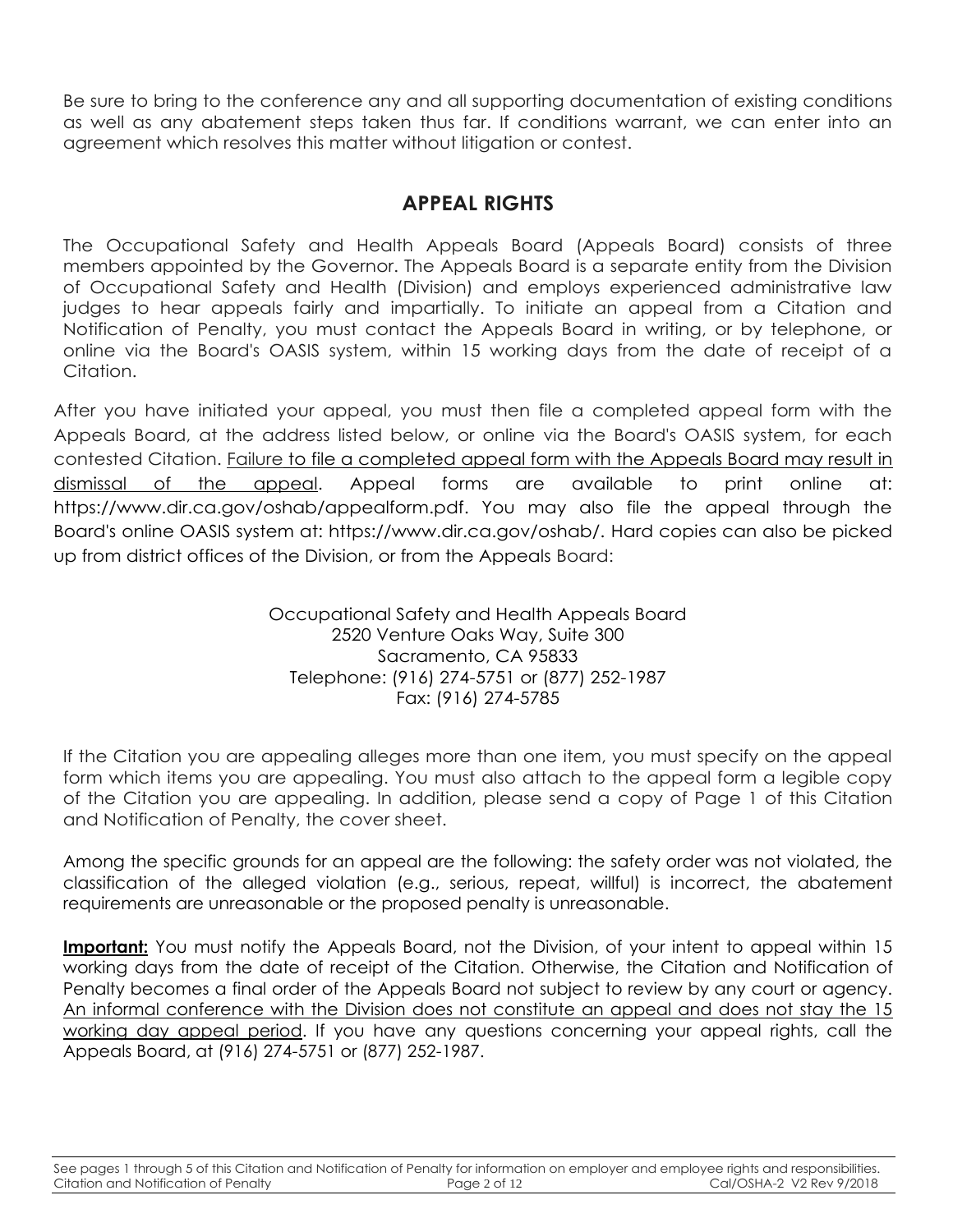# **PENALTY PAYMENT OPTIONS**

For general/regulatory violations, and for serious violations that have been abated, penalties are due within 15 working days of receipt of this Citation and Notification of Penalty unless contested. If you are appealing any item of the citation, remittance is still due on all items described above that are not appealed. Enclosed for your use is a Penalty Remittance Form for payment.

For serious violations that are not abated, if a signed statement of abatement (as described under "Notification of Corrective Action", below) is not timely received or if the statement does not demonstrate acceptable abatement, penalties will be due within 15 working days after the date the signed statement was due, unless contested.

For serious violations for which a signed statement of abatement demonstrating acceptable abatement is timely received, the payment due date will be described in a Modified Citation and Notification of Penalty that you will receive reflecting a 50% abatement credit.

If you are paying electronically, please have the Penalty Remittance Form on-hand when you are ready to make your payment. The company name, inspection number, and Citation number(s) will be required in order to ensure that the payment is accurately posted to your account. Please go to: **www.dir.ca.gov/dosh/CalOSHA\_PaymentOption.html** to access the secure payment processing site. **Additionally, you must also mail the Penalty Remittance Form to the address below.**

If you are paying by check, return one copy of the Citation, along with the Notice of Proposed Penalties Sheet and the Penalty Remittance Form and mail to:

> Department of Industrial Relations Cal/OSHA Penalties P. O. Box 516547 Los Angeles, CA 90051-0595

CAL/OSHA does not agree to any restrictions, conditions or endorsements put on any check or money order for less than the full amount due, and will cash the check or money order as if these restrictions, conditions, or endorsements do not exist.

# **NOTIFICATION OF CORRECTIVE ACTION**

For general/regulatory violations which you do not contest, you should notify the Division of Occupational Safety and Health promptly by letter that you have taken appropriate corrective action within the time frame set forth on this Citation and Notification of Penalty. Please inform the district office listed on the Citation by submitting the Cal/OSHA 160 form with the abatement steps you have taken and the date the violation was abated, together with adequate supporting documentation, e.g., drawings or photographs of corrected conditions, purchase/work orders related to abatement actions, air sampling results, etc. The adjusted penalty for general violations has already been reduced by 50% on the presumption that the employer will correct the violations by the abatement date. The adjusted penalty for serious violations that have been abated, if any, has already been reduced by 50% because abatement of those violations has been completed.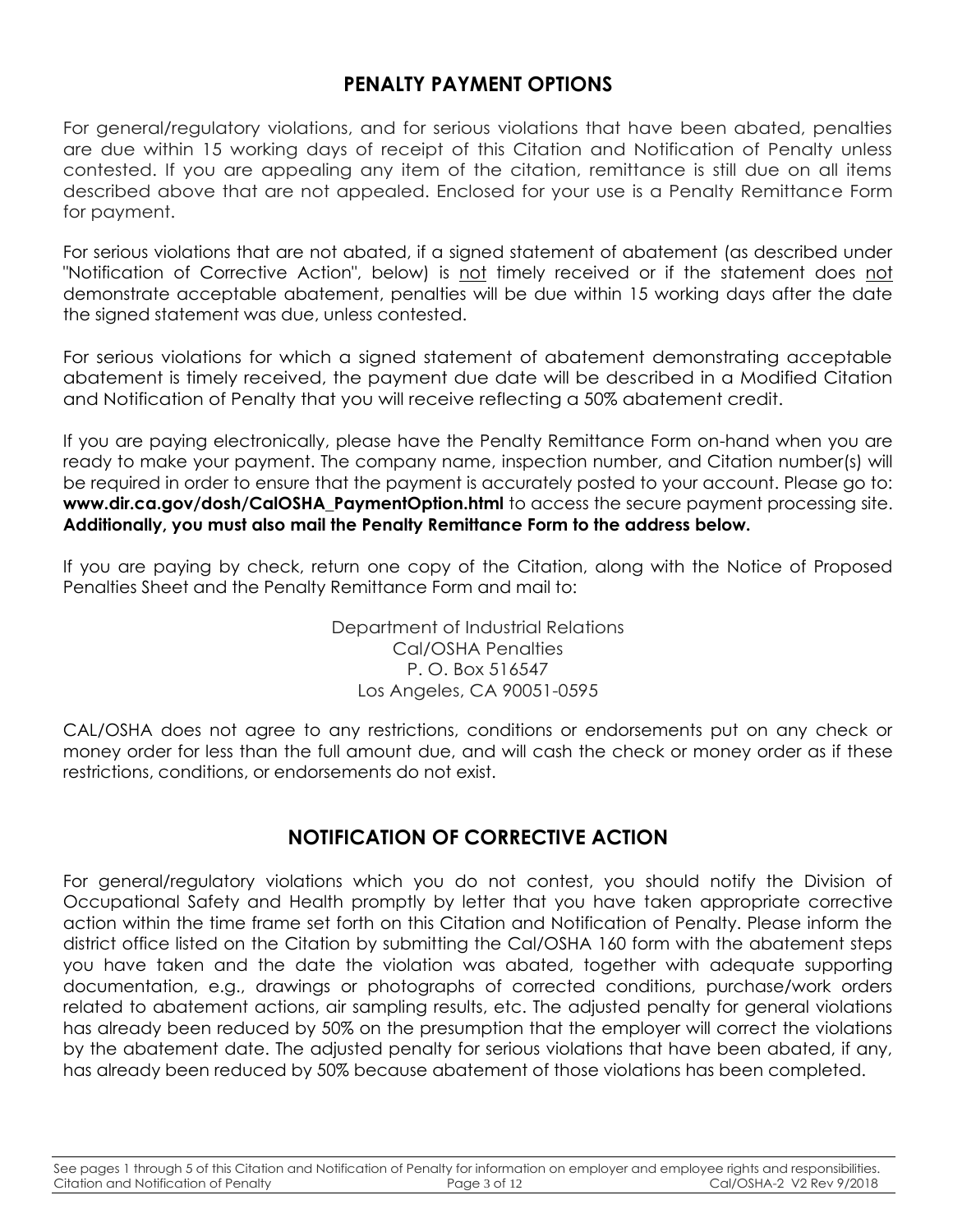The adjusted penalty for serious violations that have not been abated will be reduced by 50% if the Division of Occupational Safety and Health receives from you within 10 working days following the abatement date a signed statement under penalty of perjury (Cal/OSHA form 161) and sufficient supporting evidence, when necessary to prove abatement, demonstrating abatement acceptable to the Division. If the Division does not receive the statement of abatement within 10 working days after the abatement date, the adjusted penalty will not be reduced by 50% - regardless of whether you appeal the serious citations.

**Note**: Return the Cal/OSHA 160/161 forms to the district office listed on the Citation and as shown below:

> Division of Occupational Safety and Health San Diego District Office 7575 Metropolitan Drive, Suite 207 San Diego, CA 92108 Telephone: (619) 767-2280 Fax: (619) 767-2299

# **EMPLOYEE RIGHTS**

**Employer Discrimination Unlawful** - The law prohibits discrimination by an employer against an employee for filing a complaint or for exercising any rights under Labor Code Section 6310 or 6311. An employee who believes that he/she has been discriminated against may file a complaint no later than six (6) months after the discrimination occurred with the Division of Labor Standards Enforcement.

**Employee Appeals** - An employee or authorized employee's representative may, within 15 working days of the issuance of a citation, special order, or order to take special action, appeal to the Occupational Safety and Health Appeals Board the reasonableness of the period of time fixed by the Division of Occupational Safety and Health (Division) for abatement. An employee appeal may be filed with the Appeals Board or with the Division. No particular format is necessary to initiate the appeal, but the notice of appeal must be in writing.

If an Employee Appeal is filed with the Division, the Division shall note on the face of the document the date of receipt, include any envelope or other proof of the date of mailing, and promptly transmit the document to the Appeals Board. The Division shall, no later than 10 working days from receipt of the Employee Appeal, file with the Appeals Board and serve on each party a clear and concise statement of the reasons why the abatement period prescribed by it is reasonable.

Employee Appeal Forms are available from the Appeals Board, or from a district office of the Division.

**Employees Participation in Informal Conference -** Affected employees or their representatives may notify the District Manager that they wish to attend the informal conference. If the employer objects, a separate informal conference will be held.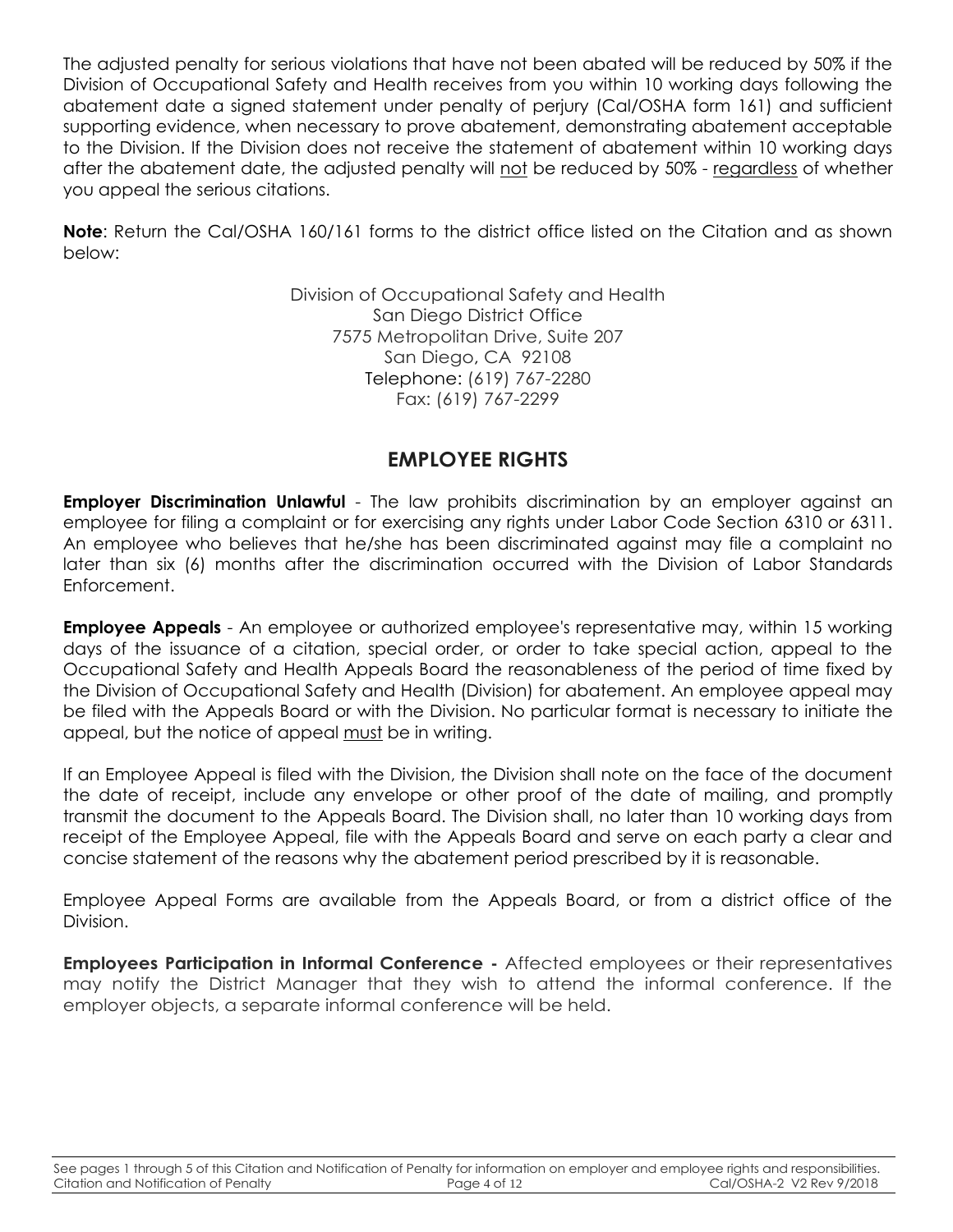# **DISABILITY ACCOMMODATION**

Disability accommodation is available upon request. Any person with a disability requiring an accommodation, auxiliary aid or service, or a modification of policies or procedures to ensure effective communication and access to the programs of the Division of Occupational Safety and Health, should contact the Disability Accommodation Coordinator at the local district office or the Statewide Disability Accommodation Coordinator at 1-866-326-1616 (toll free). The Statewide Coordinator can also be reached through the California Relay Service, by dialing 711 or 1-800-735- 2929 (TTY) or 1-800-855-3000 (TTY - Spanish).

Accommodations can include modifications of policies or procedures or provision of auxiliary aids or services. Accommodations include, but are not limited to, an Assistive Listening System (ALS), a Computer-Aided Transcription System or Communication Access Realtime Translation (CART), a sign-language interpreter, documents in Braille, large print or on computer disk, and audio cassette recording. Accommodation requests should be made as soon as possible. Requests for an ALS or CART should be made no later than five (5) days before the hearing or conference.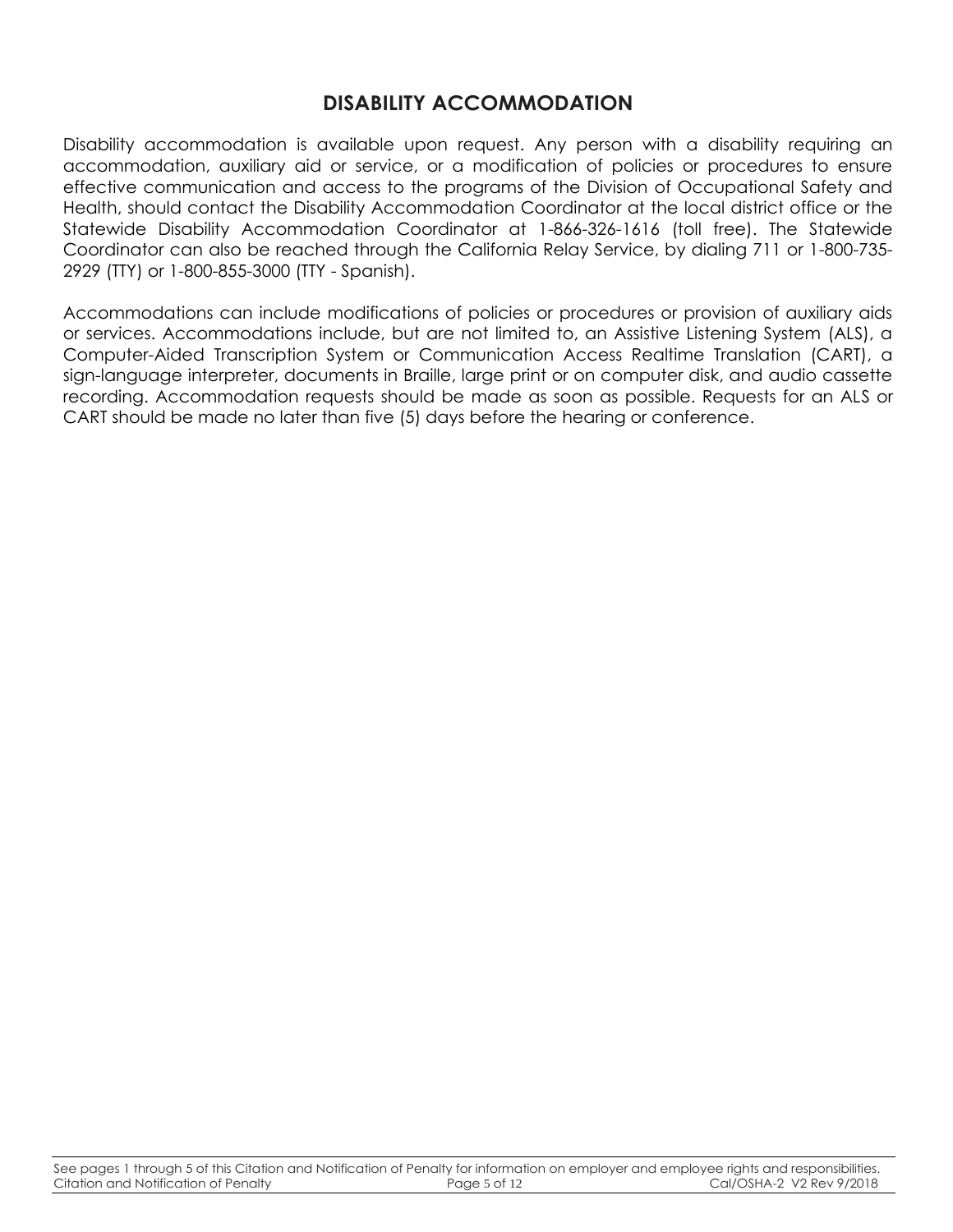## **State of California**

Department of Industrial Relations Division of Occupational Safety and Health San Diego District Office 7575 Metropolitan Drive, Suite 207 San Diego, CA 92108 Phone: (619) 767-2280 Fax: (619) 767-2299

**Inspection #:** 1345163 **Inspection Dates:** 09/10/2018 - 02/25/2019 **Issuance Date:** 02/25/2019 **CSHO ID:** U7044 **Optional Report #:** 5-19



## **Citation and Notification of Penalty**

**Company Name:** Accurate Comfort Systems, Inc. **Establishment DBA:** Action Air Conditioning Heating and Solar and its successors **Inspection Site:** 6306 El Apajo Rancho Santa Fe, CA 92067

Citation 1 Item 1 Type of Violation: **General** 

8 CCR 3203(a): Injury and Illness Prevention Program. Every employer shall establish, implement, and maintain an effective Injury and Illness Prevention Program (IIPP). The Program shall be in writing and, shall, at a minimum:

(1) Identify the person or persons with authority and responsibility for implementing the Program.

(2) Include a system for ensuring that employees comply with safe and healthy work practices. Substantial compliance with this provision includes recognition of employees who follow safe and healthful work practices, training and retraining programs, disciplinary actions, or any other such means that ensures employee compliance with safe and healthful work practices.

(3) Include a system for communicating with employees in a form readily understandable by all affected employees on matters relating to occupational safety and health, including provisions designed to encourage employees to inform the employer of hazards at the worksite without fear of reprisal. Substantial compliance with this provision includes meetings, training programs, posting, written communications, a system of anonymous notification by employees about hazards, labor/management safety and health committees, or any other means that ensures communication with employees.

(4) Include procedures for identifying and evaluating work place hazards including scheduled periodic inspections to identify unsafe conditions and work practices. Inspections shall be made to identify and evaluate hazards.

(A) When the Program is first established;

(B) Whenever new substances, processes, procedures, or equipment are introduced to the workplace that represent a new occupational safety and health hazard; and

(C) Whenever the employer is made aware of a new or previously unrecognized hazard.

(5) Include a procedure to investigate occupational injury or occupational illness.

(6) Include methods and/or procedures for correcting unsafe or unhealthy conditions, work practices and work procedures in a timely manner based on the severity of the hazard:

(A) When observed or discovered; and,

(B) When an imminent hazard exists which cannot be immediately abated without endangering employee(s) and/or property, remove all exposed personnel from the area except those necessary to correct the existing condition. Employees necessary to correct the hazardous condition shall be provided the necessary safeguards.

See pages 1 through 5 of this Citation and Notification of Penalty for information on employer and employee rights and responsibilities. Citation and Notification of Penalty Page 6 of 12 Cal/OSHA-2 V2 Rev 9/2018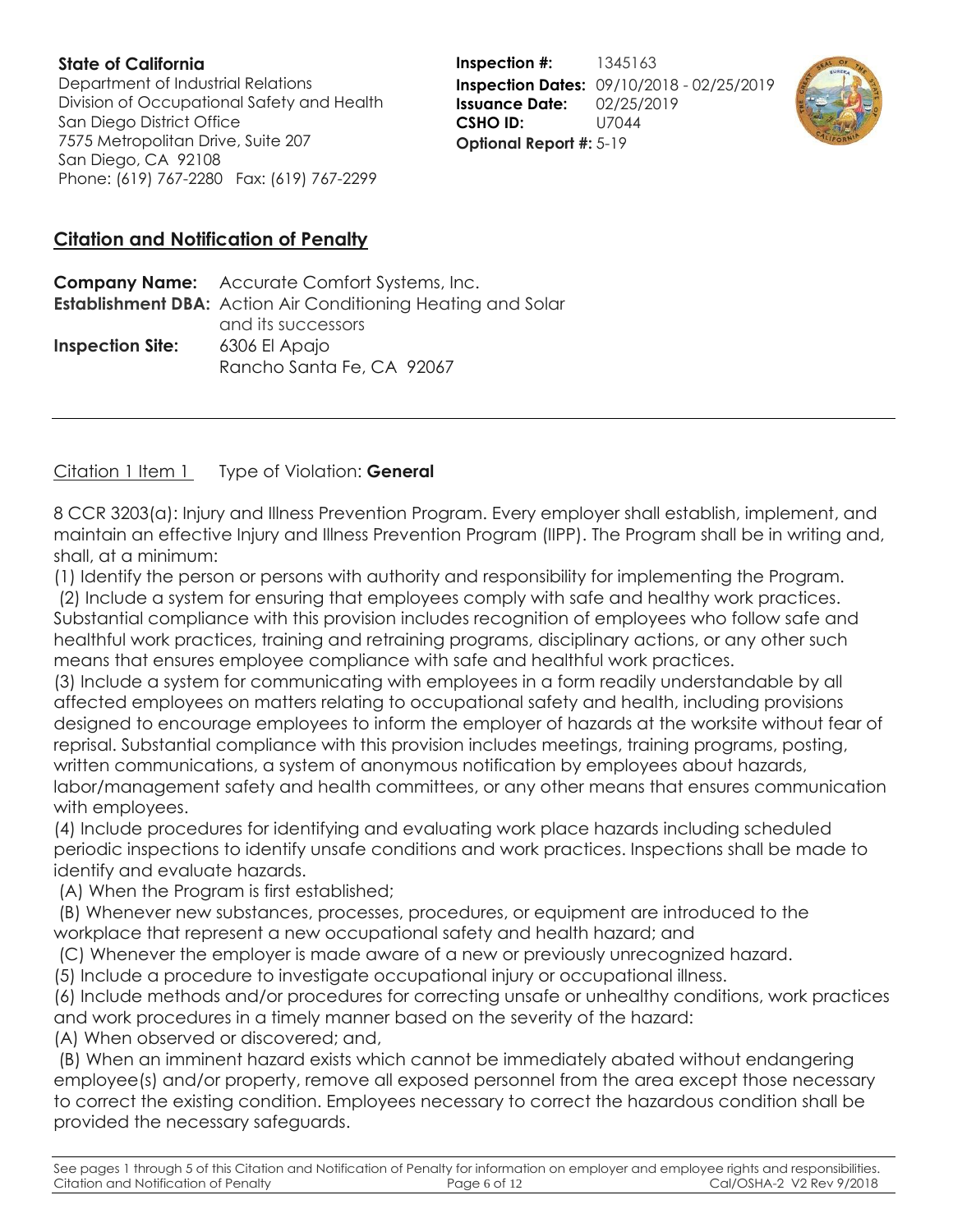- (7) Provide training and instruction:
- (A) When the program is first established;
- (B) To all new employees;
- (C) To all employees given new job assignments for which training has not previously been received;

(D) Whenever new substances, processes, procedures or equipment are introduced to the workplace and represent a new hazard;

(E) Whenever the employer is made aware of a new or previously unrecognized hazard; and,

(F) For supervisors to familiarize themselves with the safety and health hazards to which employees under their immediate direction and control may be exposed.

Alleged Violation Description (AVD): Prior to and during the course of the inspection, the employer had not established and implemented a written Injury and Illness Prevention Program (IIPP) which included all of the elements required by 3203(a), such as but not limited to:

Instance 1: The Employer did not implement their IIPP by conducting inspections per (a)(4) to identify and evaluate the unsafe conditions of the HVAC service and repair. The employer was not doing worksite evaluations. The employer was made aware of new or previously unrecognized hazards about ladder use and accessing areas with ladders and the employer didn't evaluate the unsafe conditions and work practices of employee's using client's ladders, having ladders that reach 36 inches above the landing and using 10 foot ladders to enter a 12 foot attic.

Instance 2: The employer did not perform employee training per (a)(7) on the employers IIPP and job specific training.

| Date By Which Violation Must be Abated: | <b>March 28, 2019</b> |
|-----------------------------------------|-----------------------|
| <b>Proposed Penalty:</b>                | <b>\$750.00</b>       |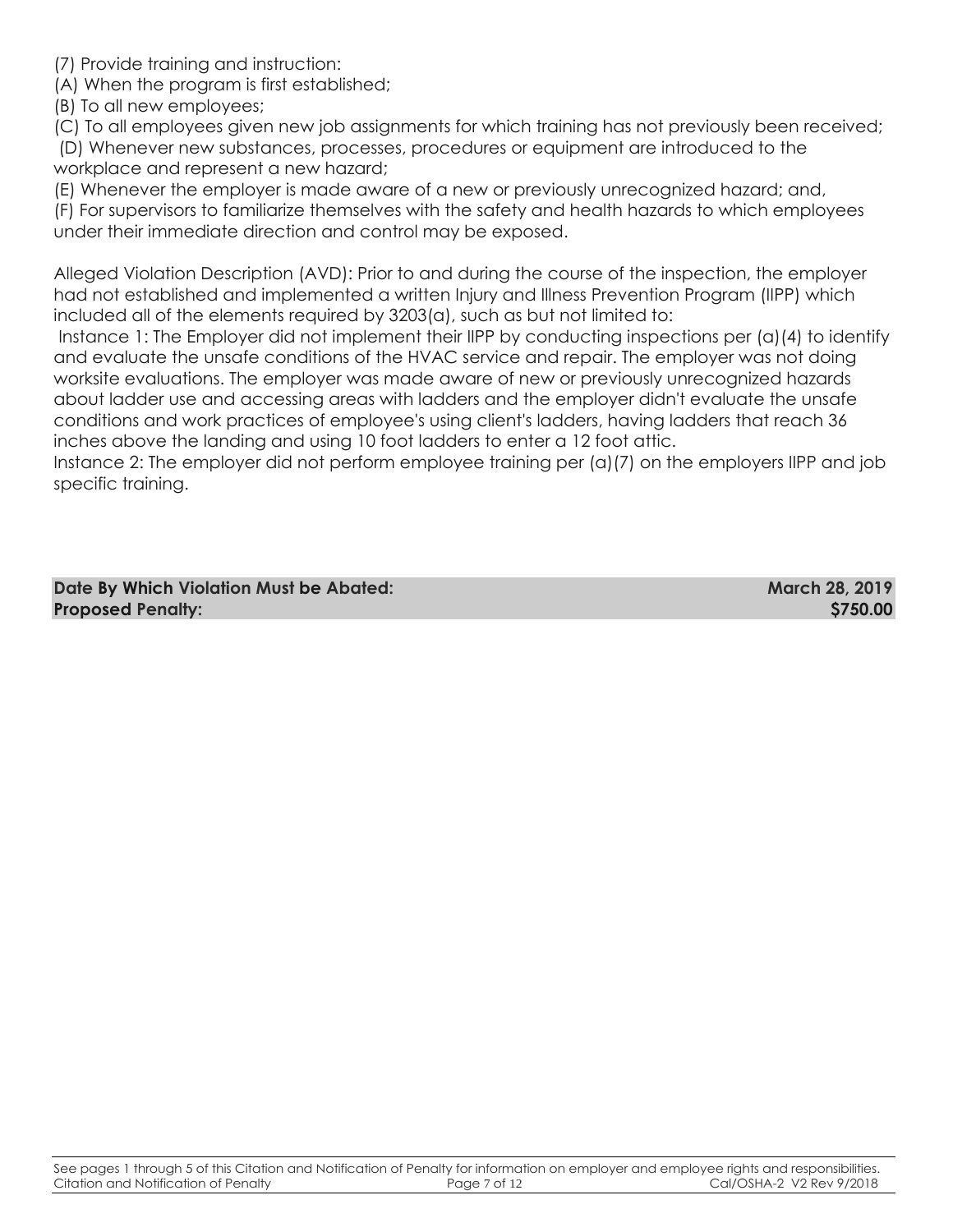#### **State of California**

Department of Industrial Relations Division of Occupational Safety and Health San Diego District Office 7575 Metropolitan Drive, Suite 207 San Diego, CA 92108 Phone: (619) 767-2280 Fax: (619) 767-2299

**Inspection #:** 1345163 **Inspection Dates:** 09/10/2018 - 02/25/2019 **Issuance Date:** 02/25/2019 **CSHO ID:** U7044 **Optional Report #:** 5-19



## **Citation and Notification of Penalty**

**Company Name:** Accurate Comfort Systems, Inc. **Establishment DBA:** Action Air Conditioning Heating and Solar and its successors **Inspection Site:** 6306 El Apajo Rancho Santa Fe, CA 92067

### Citation 2 Item 1 Type of Violation: **Repeat General**

8 CCR 3276(d)(1)(B): Selection. Ladders shall be selected and their use restricted to the purpose for which the ladder is designed. Single-rail ladders shall not be used. Portable ladders are generally designed for one-person use to meet the requirements of the person, the task, and the environment. When selecting a ladder for use, consideration shall be given to the ladder length or height required, the working load, the duty rating, worker position to the task to be performed, and the frequency of use to which the ladder will be subjected.

AVD: Prior to and during the course of the investigation, employees working at a custom home didnt give consideration to ladder length and height of the structure when using a 10 foot step ladder to access a 12 foot attic entrance.

The Accurate Comfort Systems, Inc. dba Action Air Conditioning Heating and Solar was previously cited for a violation of this occupational safety and health standard or its equivalent standard 3276(d)(1)(B), which was contained in OSHA inspection number 1075701, citation number 1, item number 5 and was affirmed as a final order on 4/20/17, with respect to a workplace located in San Diego, CA.

**Date By Which Violation Must be Abated: March 08, 2019 Proposed Penalty: \$3000.00**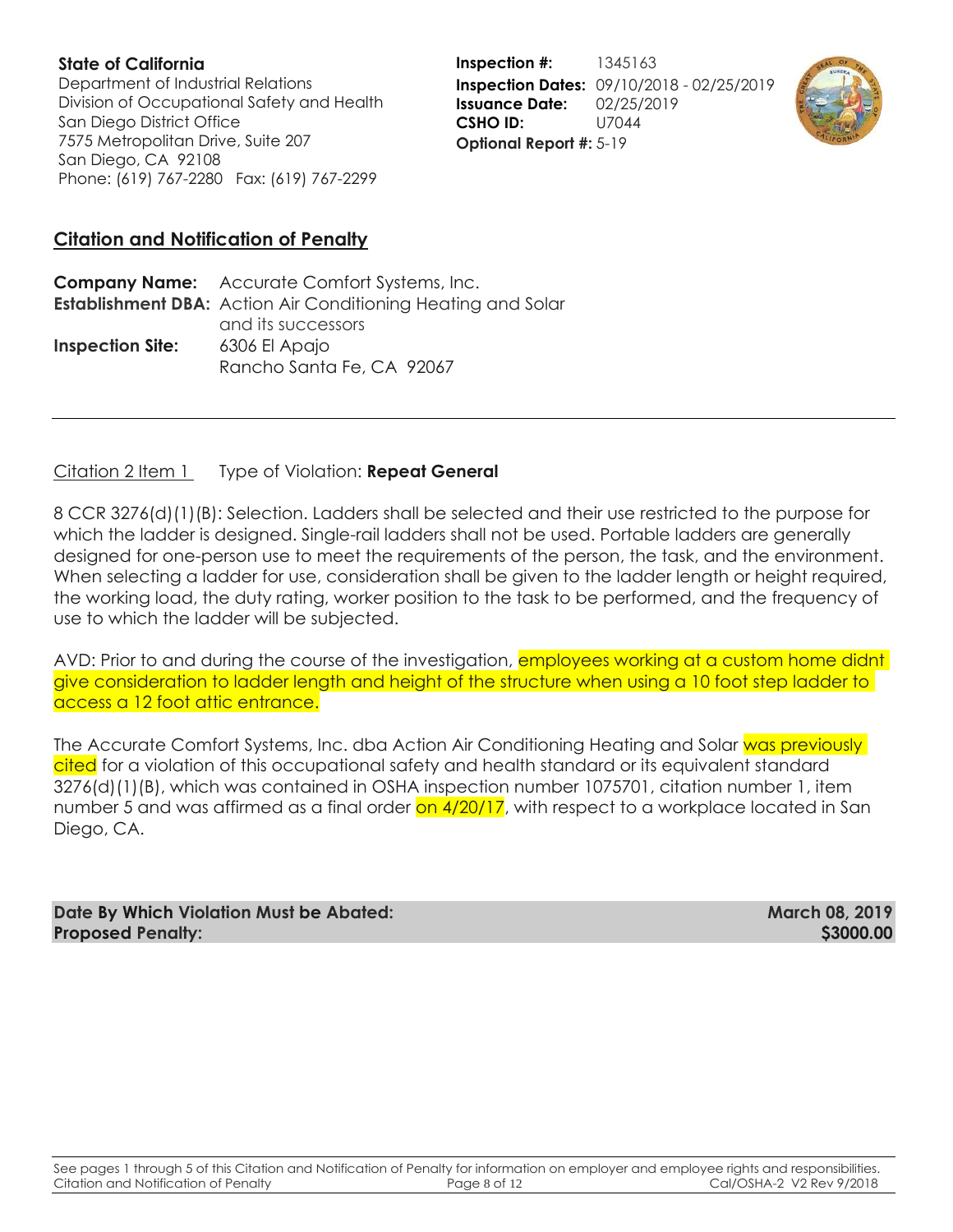#### **State of California**

Department of Industrial Relations Division of Occupational Safety and Health San Diego District Office 7575 Metropolitan Drive, Suite 207 San Diego, CA 92108 Phone: (619) 767-2280 Fax: (619) 767-2299

**Inspection #:** 1345163 **Inspection Dates:** 09/10/2018 - 02/25/2019 **Issuance Date:** 02/25/2019 **CSHO ID:** U7044 **Optional Report #:** 5-19



## **Citation and Notification of Penalty**

**Company Name:** Accurate Comfort Systems, Inc. **Establishment DBA:** Action Air Conditioning Heating and Solar and its successors **Inspection Site:** 6306 El Apajo Rancho Santa Fe, CA 92067

### Citation 3 Item 1 Type of Violation: **Repeat-Serious**

8 CCR 3276(e)(11): Care, Use, Inspection and Maintenance of Ladders. Climbing and Working on Ladders.

Access to Landings. When portable ladders are used for access to an upper landing surface, the side rails shall extend not less than 36 inches above the upper landing surface to which the ladder is used to gain access; or when such an extension is not possible, then the ladder shall be secured at its top to a rigid support that will not deflect, and a grasping device, such as a grab-rail, shall be provided to assist employees in mounting and dismounting the ladder. In no case shall the extension be such that ladder deflection under a load would, by itself, cause the ladder to slip off its support.

AVD: Prior to and during the course of the investigation, **employees use a 10 foot A-frame ladder to** access a 12 foot attic entrance and the ladder didnt extend 36 inches above the attic landing. The 10 foot A-frame ladder was not secured at its top to a rigid support. As a result, on or about Aug 30, 2018, the employee suffered seriously injury after falling from the attic access.

The Accurate Comfort Systems, Inc. dba Action Air Conditioning Heating and Solar was previously cited for a violation of this occupational safety and health standard or its equivalent standard 3276(e)(11), which was contained in OSHA inspection number 1075701, citation number 1, item number 6 and was affirmed as a final order on  $4/20/17$ , with respect to a workplace located in San Diego, CA.

**Date By Which Violation Must be Abated: March 08, 2019 March 08, 2019 Proposed Penalty: \$36000.00**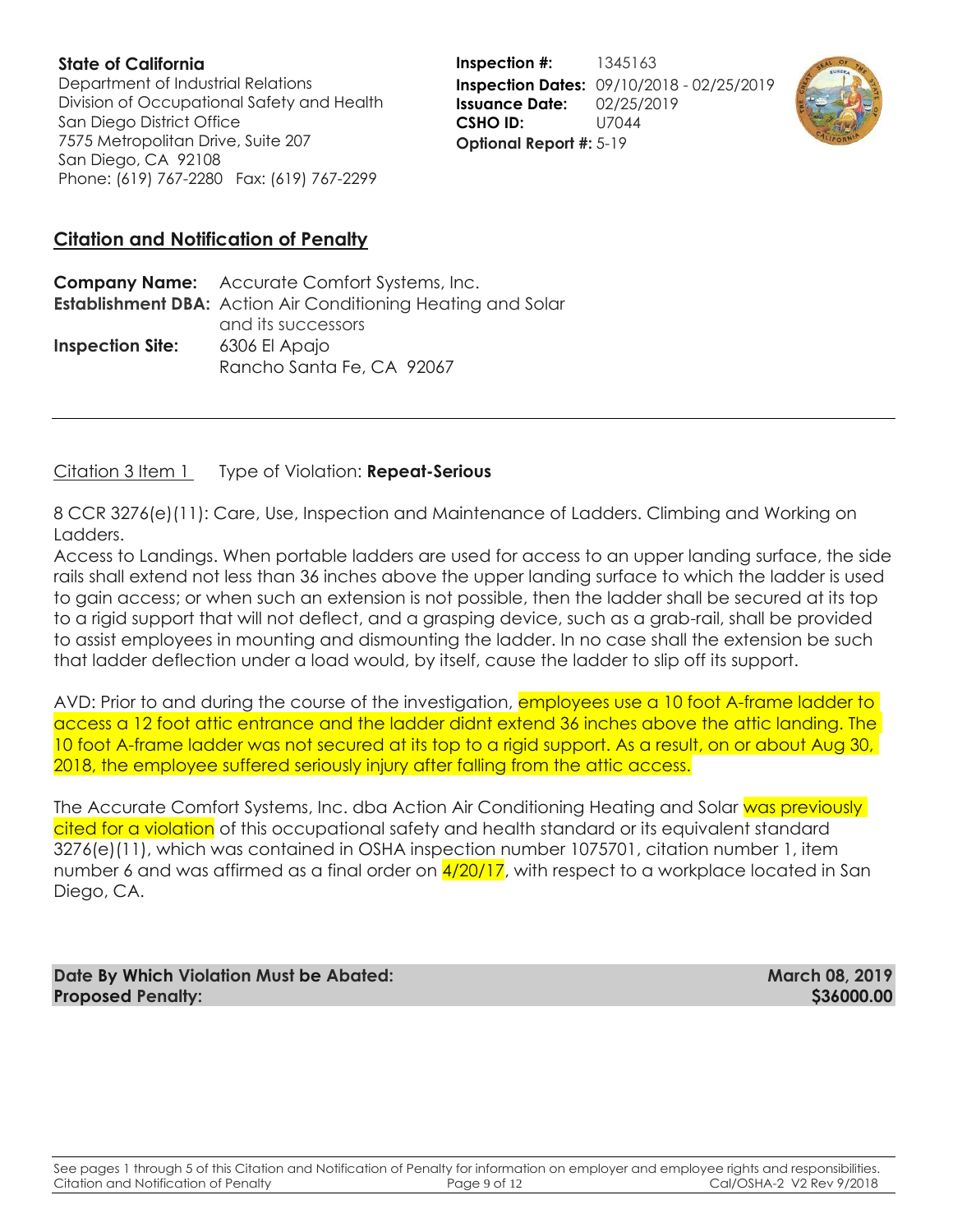#### **State of California**  Department of Industrial Relations Division of Occupational Safety and Health San Diego District Office 7575 Metropolitan Drive, Suite 207 San Diego, CA 92108 Phone: (619) 767-2280 Fax: (619) 767-2299

**Inspection #:** 1345163 **Inspection Dates:** 09/10/2018 - 02/25/2019 **Issuance Date:** 02/25/2019 **CSHO ID:** U7044 **Optional Report #:** 5-19



## **Citation and Notification of Penalty**

**Company Name:** Accurate Comfort Systems, Inc. **Establishment DBA:** Action Air Conditioning Heating and Solar and its successors **Inspection Site:** 6306 El Apajo Rancho Santa Fe, CA 92067

### Citation 4 Item 1 Type of Violation: **Repeat-Serious**

8 CCR 3276(e)(15)(E): Care, Use, Inspection and Maintenance of Ladders. Climbing and Working on Ladders. Employees shall not sit, kneel, step or stand on the pail shelf, topcap or the step below the topcap of a step ladder.

AVD: Prior to and during the course of the investigation, including, but not limited to, on Aug 30, 2018, employees used a 10 foot A-frame ladder to access a 12 foot attic entrance by stepping on the ladders top cap or the step below the top cap of the step ladder.

The Accurate Comfort Systems, Inc. dba Action Air Conditioning Heating and Solar was previously cited for a violation of this occupational safety and health standard or its equivalent standard 3276(e)(15)(E), which was contained in OSHA inspection number 1075701, citation number 2, item number 1 and was affirmed as a final order on 4/20/17, with respect to a workplace located in San Diego, CA.

**Date By Which Violation Must be Abated: March 08, 2019 Proposed Penalty: \$36000.00**

 Kathy Derham Compliance Officer / District Manager

\_\_\_\_\_\_\_\_\_\_\_\_\_\_\_\_\_\_\_\_\_\_\_\_\_\_\_\_\_\_\_\_\_\_\_\_\_\_\_\_\_\_\_\_\_\_\_\_\_\_\_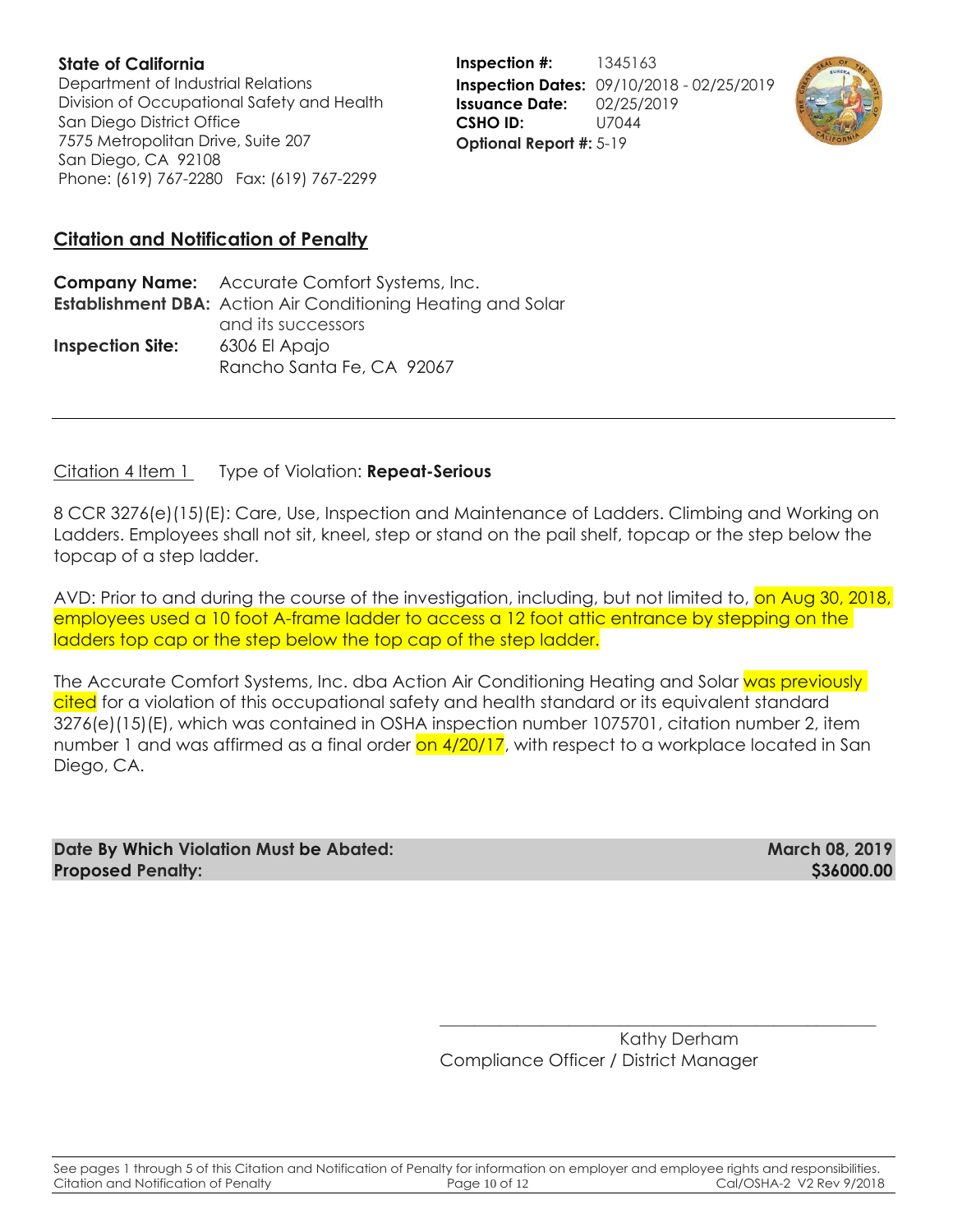**State of California Department of Industrial Relations Division of Occupational Safety and Health San Diego District Office**

7575 Metropolitan Drive, Suite 207 San Diego, CA 92108 Phone: (619) 767-2280 Fax: (619) 767-2299



# **NOTICE OF PROPOSED PENALTIES**

**Company Name:** Accurate Comfort Systems, Inc. **Establishment DBA:** Action Air Conditioning Heating and Solar and its successors **Inspection Site:** 6306 El Apajo, Rancho Santa Fe, CA 92067 **Mailing Address:** 2750 S. Santa Fe Ave , San Marcos, CA 92069 **Issuance Date:** 02/25/2019 **Reporting ID:** 0950632 **CSHO ID:** U7044

## **Summary of Penalties for Inspection Number 1345163**

| <b>TOTAL PROPOSED PENALTIES:</b>  | S75750.00  |
|-----------------------------------|------------|
| Citation 4 Item 1, Repeat-Serious | \$36000.00 |
| Citation 3 Item 1, Repeat-Serious | \$36000.00 |
| Citation 2 Item 1, Repeat General | \$3000.00  |
| Citation 1 Item 1, General        | \$750.00   |

Penalties are due within 15 working days of receipt of this notification unless contested. If you are appealing any item of this citation, remittance is still due on all items that are not appealed. Enclosed for your use is a Penalty Remittance Form.

If you are paying electronically: Please have this form on-hand when you are ready to make your payment. The company name, reporting ID and Citation number(s) will be required to ensure that the payment is accurately posted to your account. Please go to: www.dir.ca.gov/dosh/CalOSHA PaymentOption.html to access the secure payment processing site. **Additionally, you must also mail the Penalty Remittance Form to the address below.**

If you are paying by check: Mail this Notice of Proposed Penalties, the Penalty Remittance Form, along with a copy of the Citation and Notification of Penalty to:

#### **DEPARTMENT OF INDUSTRIAL RELATIONS CAL/OSHA PENALTIES P. O. BOX 516547 LOS ANGELES, CA 90051-0595**

Cal/OSHA does not agree to any restrictions, conditions or endorsements put on any check or money order for less than the full amount due, and will cash the check or money order as if these restrictions, conditions or endorsements do not exist.

See pages 1 through 5 of this Citation and Notification of Penalty for information on employer and employee rights and responsibilities. Citation and Notification of Penalty Page 11 of 12 Cal/OSHA-2 V2 Rev 9/2018